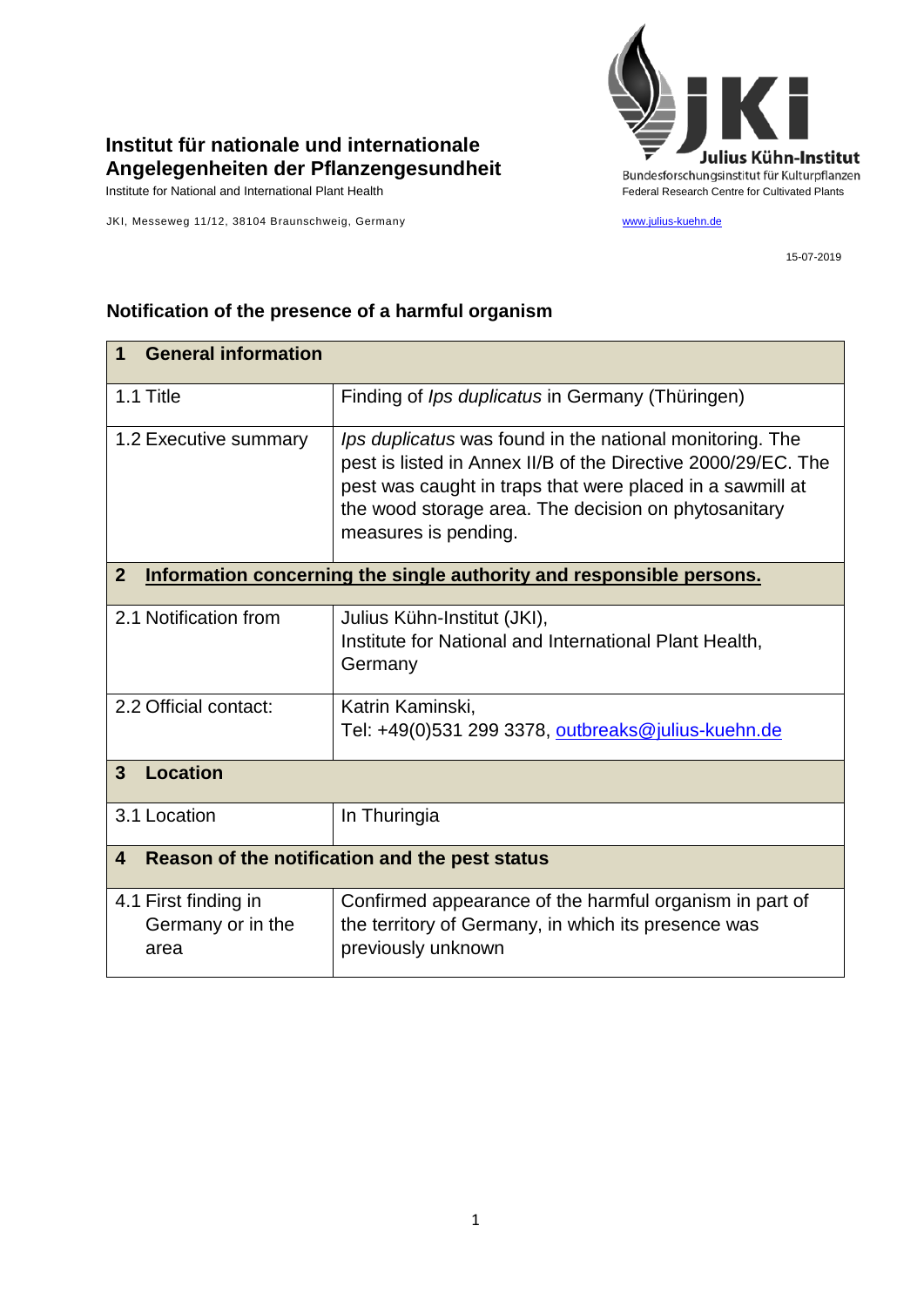| 4.2 Pest status of the area where the harmful<br>organism has been found present, after<br>the official confirmation.                 | Present, only in specific parts of the<br>area concerned                                                                                                   |  |
|---------------------------------------------------------------------------------------------------------------------------------------|------------------------------------------------------------------------------------------------------------------------------------------------------------|--|
| 4.3 Pest status in Germany before the official<br>confirmation of the presence, or<br>suspected presence, of the harmful<br>organism. | Present, restricted distribution                                                                                                                           |  |
| 4.4 Pest status in Germany after the official<br>confirmation of the presence of the<br>harmful organism.                             | Present, restricted distribution                                                                                                                           |  |
| Finding, sampling, testing and confirmation of the harmful organism.<br>$5\phantom{1}$                                                |                                                                                                                                                            |  |
| 5.1 How the presence or appearance of the<br>harmful organism was found.                                                              | Pest related official survey: The<br>survey was conducted near risk<br>locations like sawmills. Traps were<br>used to monitor the presence of the<br>pest. |  |
| 5.2 Date of finding:                                                                                                                  | 05-07-2019                                                                                                                                                 |  |
| 5.3 Sampling for laboratory analysis.                                                                                                 | 29-05-2019                                                                                                                                                 |  |
| 5.4 Diagnostic method                                                                                                                 | Morphological and molecular<br>identification                                                                                                              |  |
| 5.5 Date of official confirmation of the<br>harmful organism's identity.                                                              | 05-07-2019                                                                                                                                                 |  |
| 6<br>Infested area, and the severity and source of the outbreak in that area.                                                         |                                                                                                                                                            |  |
| 6.1 Size and delimitation of the infested<br>area.                                                                                    | 1 ha                                                                                                                                                       |  |
| 6.2 Characteristics of the infested area and<br>its vicinity.                                                                         | Open air - wood storage of a<br>sawmill                                                                                                                    |  |
| 6.3 Host plants in the infested area and its<br>vicinity                                                                              | Picea abies (wood)                                                                                                                                         |  |
| 6.4 Infested plant(s), plant product(s) and<br>other object(s).                                                                       | traps                                                                                                                                                      |  |
| 6.5 Source of the outbreak                                                                                                            | unknown                                                                                                                                                    |  |